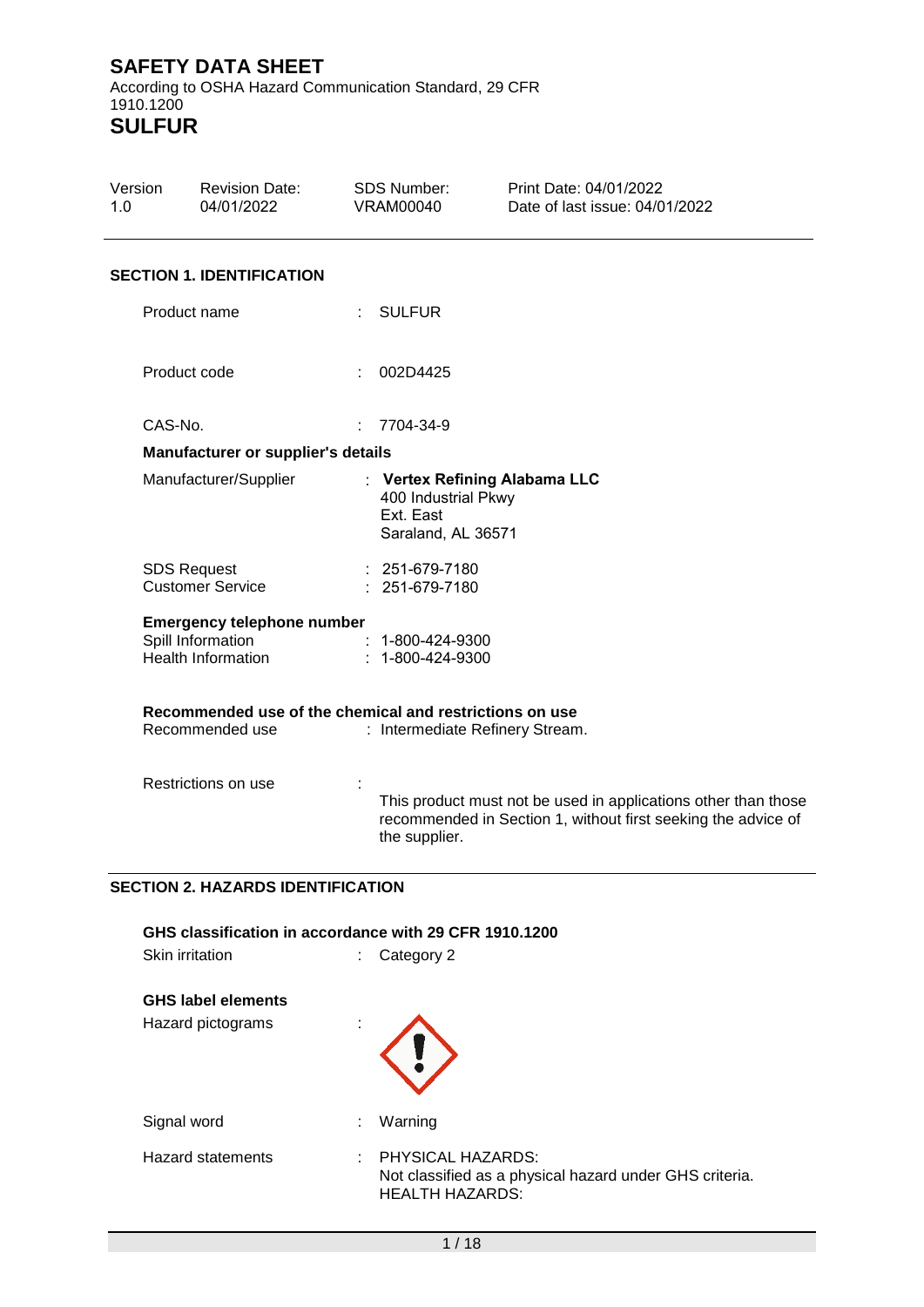**SULFUR**

| Version<br>1.0 | <b>Revision Date:</b><br>04/01/2022 | <b>SDS Number:</b><br><b>VRAM00040</b>                                                                                              | Print Date: 04/01/2022<br>Date of last issue: 04/01/2022                                                                                                                                |  |  |  |
|----------------|-------------------------------------|-------------------------------------------------------------------------------------------------------------------------------------|-----------------------------------------------------------------------------------------------------------------------------------------------------------------------------------------|--|--|--|
|                |                                     | H315 Causes skin irritation.                                                                                                        | <b>ENVIRONMENTAL HAZARDS:</b><br>Not classified as an environmental hazard under GHS criteria.                                                                                          |  |  |  |
|                | Precautionary statements            | <b>Prevention:</b>                                                                                                                  |                                                                                                                                                                                         |  |  |  |
|                |                                     | P264 Wash hands thoroughly after handling.<br>P280 Wear protective gloves/ protective clothing/ eye protection/<br>face protection. |                                                                                                                                                                                         |  |  |  |
|                |                                     | <b>Response:</b><br>tion.<br>reuse.                                                                                                 | P302 + P352 IF ON SKIN: Wash with plenty of water.<br>P332 + P313 If skin irritation occurs: Get medical advice/atten-<br>P362 + P364 Take off contaminated clothing and wash it before |  |  |  |
|                |                                     | Storage:                                                                                                                            | P403 Store in a well-ventilated place.                                                                                                                                                  |  |  |  |
|                |                                     | Disposal:<br>No precautionary phrases.                                                                                              |                                                                                                                                                                                         |  |  |  |

#### **Other hazards**

#### **Other hazards which do not result in classification**

Hydrogen sulphide (H2S), an extremely flammable and toxic gas, and other hazardous vapours may evolve and collect in the headspace of storage tanks, transport vessels and other enclosed containers.

Contact with hot material can cause thermal burns which may result in permanent skin damage. Hot product may cause severe eye burns and/or blindness.

Not classified as flammable but will burn.

Accumulation of dust can create an explosion hazard.

This material is a static accumulator.

Even with proper grounding and bonding, this material can still accumulate an electrostatic charge.

If sufficient charge is allowed to accumulate, electrostatic discharge and ignition of flammable airvapour mixtures can occur.

The classification of this material is based on OSHA HCS 2012 criteria.

#### **SECTION 3. COMPOSITION/INFORMATION ON INGREDIENTS**

Substance / Mixture : Substance

#### **Hazardous components**

| Chemical name | Synonyms                                  | CAS-No.   | Concentration (% w/w) |
|---------------|-------------------------------------------|-----------|-----------------------|
| Sulphur       | sulfur (Exclud-<br>ing formed<br>sulphur) | 7704-34-9 | $= 100$               |

#### **SECTION 4. FIRST-AID MEASURES**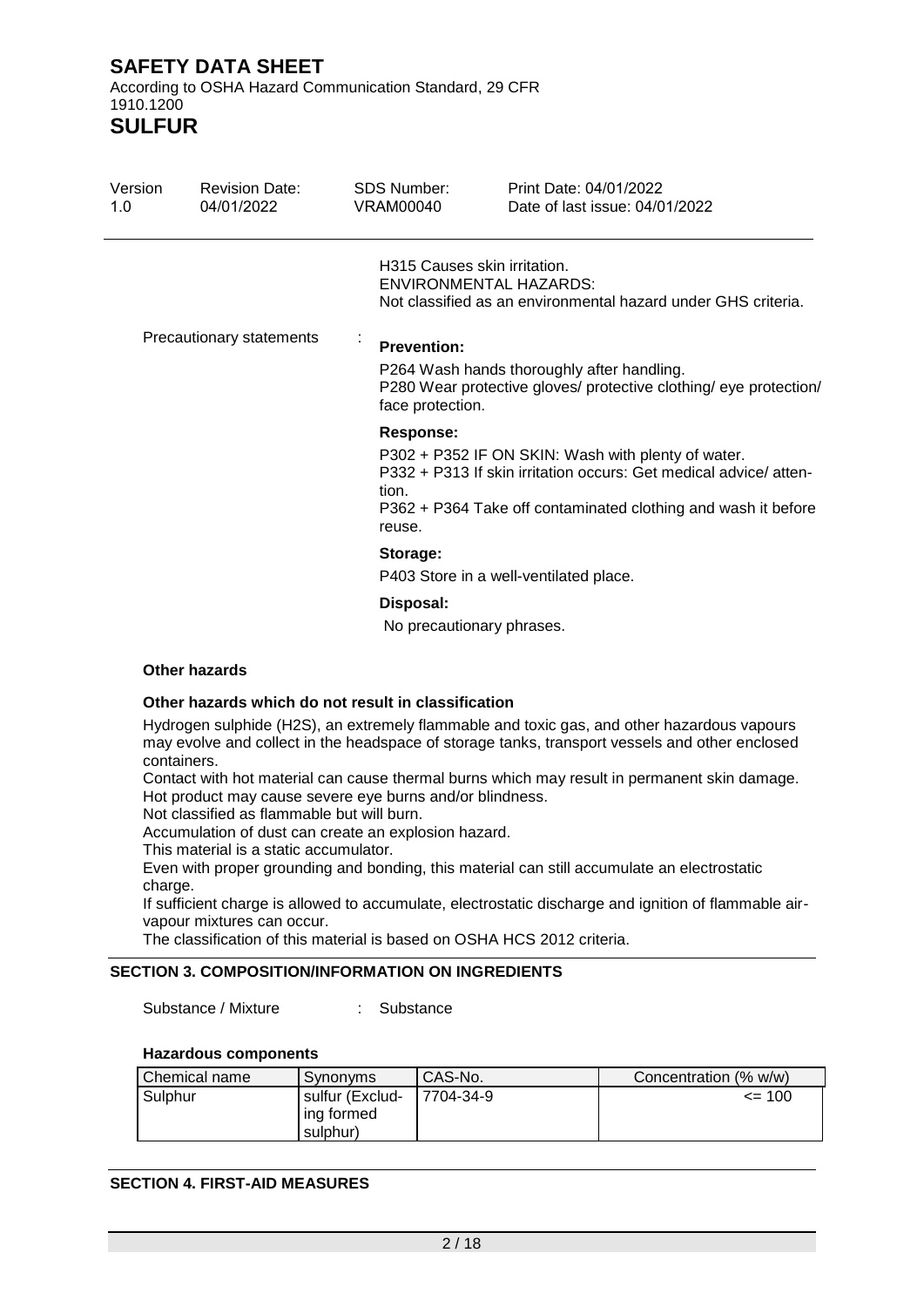According to OSHA Hazard Communication Standard, 29 CFR 1910.1200 **SULFUR**

| Version<br>1.0          | <b>Revision Date:</b><br>04/01/2022 | <b>SDS Number:</b><br><b>VRAM00040</b> | Print Date: 04/01/2022<br>Date of last issue: 04/01/2022                                                                                                                                                                                                                                                                                                      |
|-------------------------|-------------------------------------|----------------------------------------|---------------------------------------------------------------------------------------------------------------------------------------------------------------------------------------------------------------------------------------------------------------------------------------------------------------------------------------------------------------|
|                         | General advice                      | DO NOT DELAY.                          | Keep victim calm. Obtain medical treatment immediately.<br>Vapourisation of H2S that has been trapped in clothing can be<br>dangerous to rescuers. Maintain respiratory protection to<br>avoid contamination from the victim to rescuer. Mechanical<br>ventilation should be used to resuscitate if at all possible.                                          |
| If inhaled              |                                     |                                        | If inhalation of mists, fumes or vapour causes irritation to the<br>nose or throat, remove to fresh air.                                                                                                                                                                                                                                                      |
|                         |                                     |                                        | Casualties suffering ill effects as a result of exposure to hy-<br>drogen sulphide should be removed to fresh air.                                                                                                                                                                                                                                            |
|                         |                                     | medical facility.                      | Do not attempt to rescue the victim unless proper respiratory<br>protection is worn. If the victim has difficulty breathing or tight-<br>ness of the chest, is dizzy, vomiting, or unresponsive, give<br>100% oxygen with rescue breathing or Cardiopulmonary Re-<br>suscitation (CPR) as required and transport to the nearest                               |
| In case of skin contact |                                     | Cold product -                         | Remove contaminated clothing. Immediately flush skin with<br>large amounts of water for at least 15 minutes, and follow by<br>washing with soap and water if available. If redness, swelling,<br>pain and/or blisters occur, transport to the nearest medical<br>facility for additional treatment.                                                           |
|                         |                                     | Hot product -                          | If contact with hot product, immediately cool the burn area by<br>flushing or immersing the affected area with water for at least<br>15 to 20 minutes. Do not attempt to remove anything from the<br>burn area or apply burn creams or ointments. During transport<br>do not cover the wound with dressing or sheet since these<br>may adhere to the product. |
|                         |                                     |                                        | It should be noted this product contracts on cooling.<br>Where a limb is encased, care should be taken to avoid the<br>development of a tourniquet effect. In the event of this occur-<br>ring, the adhering product must be softened and/or split to<br>prevent restriction of blood flow.<br>All burns should receive medical attention.                    |
| In case of eye contact  |                                     | Cold product -<br>rinsing.             | Flush eye with copious quantities of water.<br>Remove contact lenses, if present and easy to do. Continue<br>If persistent irritation occurs, obtain medical attention.                                                                                                                                                                                       |
|                         |                                     | Hot product -                          | If contact with hot product, immediately cool the burn area by<br>flushing with large amounts of water.<br>Do not attempt to remove anything from the burn area.<br>Do not apply burn creams or ointments.                                                                                                                                                    |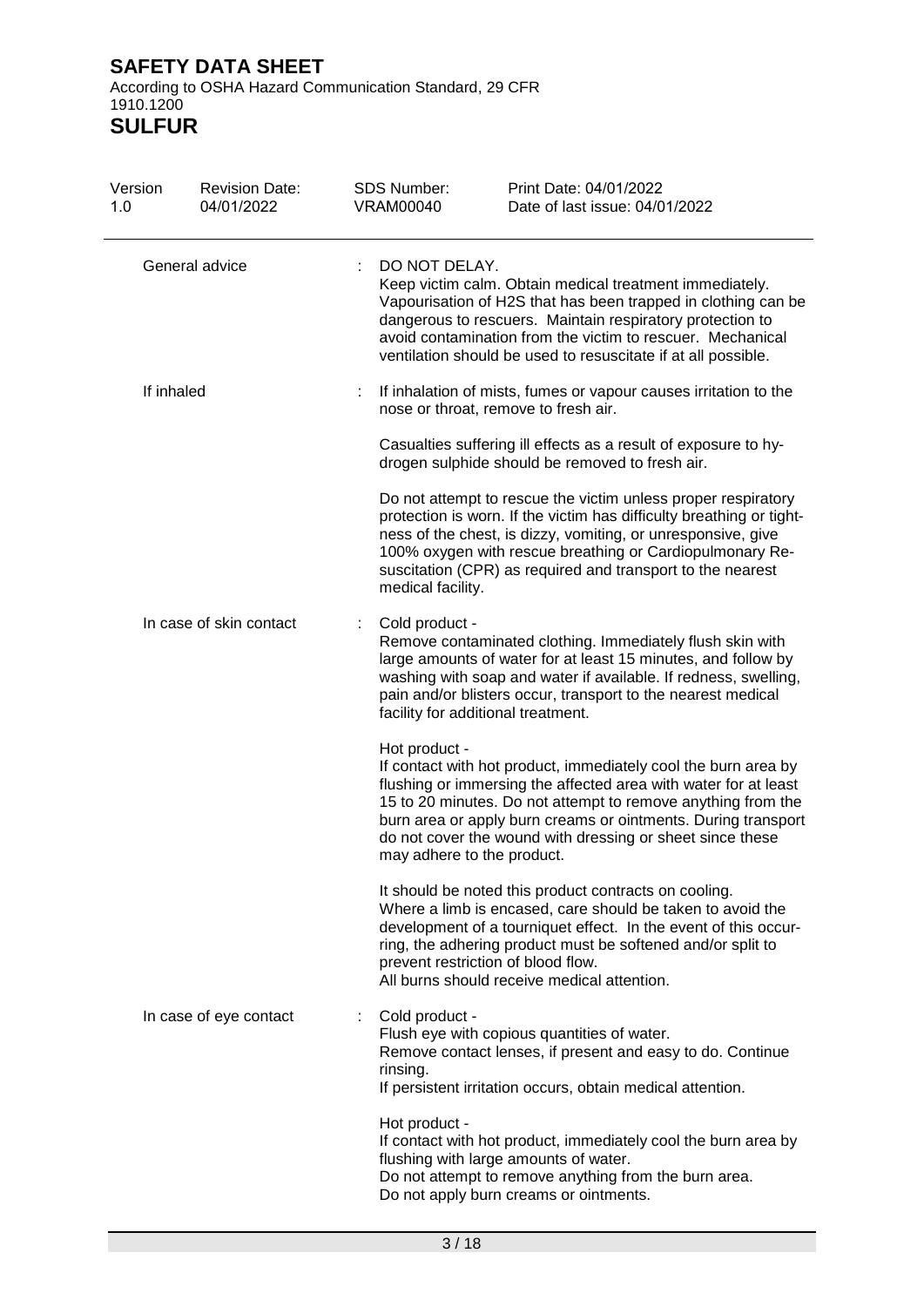**SULFUR**

| Version<br>1.0                                                    | <b>Revision Date:</b><br>04/01/2022                                              | SDS Number:<br><b>VRAM00040</b> | Print Date: 04/01/2022<br>Date of last issue: 04/01/2022                                                                                                                                                                                                                                                                                                                                                                                                                                                                                                                  |
|-------------------------------------------------------------------|----------------------------------------------------------------------------------|---------------------------------|---------------------------------------------------------------------------------------------------------------------------------------------------------------------------------------------------------------------------------------------------------------------------------------------------------------------------------------------------------------------------------------------------------------------------------------------------------------------------------------------------------------------------------------------------------------------------|
|                                                                   |                                                                                  |                                 | During transport do not cover the wound with dressing or<br>sheet since these may adhere to the product.                                                                                                                                                                                                                                                                                                                                                                                                                                                                  |
|                                                                   |                                                                                  | ment.                           | Transport to the nearest medical facility for additional treat-<br>All burns should receive medical attention.                                                                                                                                                                                                                                                                                                                                                                                                                                                            |
|                                                                   | If swallowed                                                                     |                                 | In general no treatment is necessary unless large quantities<br>are swallowed, however, get medical advice.                                                                                                                                                                                                                                                                                                                                                                                                                                                               |
| Most important symptoms<br>and effects, both acute and<br>delayed |                                                                                  |                                 | Respiratory irritation signs and symptoms may include a tem-<br>porary burning sensation of the nose and throat, coughing,<br>and/or difficulty breathing.<br>Eye irritation signs and symptoms may include a burning sen-<br>sation, redness, swelling, and/or blurred vision.                                                                                                                                                                                                                                                                                           |
|                                                                   | Protection of first-aiders                                                       |                                 | When administering first aid, ensure that you are wearing the<br>appropriate personal protective equipment according to the<br>incident, injury and surroundings.                                                                                                                                                                                                                                                                                                                                                                                                         |
|                                                                   | Indication of any immediate<br>medical attention and special<br>treatment needed |                                 | Do not attempt to remove the product from the skin as it pro-<br>vides an airtight sterile covering, which will eventually fall<br>away with the scab as the burn heals.<br>If removal is attempted, mineral oil (not mineral spirits) or a<br>mineral oil based ointment may be applied to help soften the<br>product to facilitate removal.<br>Hydrogen sulphide (H2S) - CNS asphyxiant. May cause rhini-<br>tis, bronchitis and occasionally pulmonary oedema after se-<br>vere exposure. CONSIDER: Oxygen therapy. Consult a Poi-<br>son Control Center for guidance. |

#### **SECTION 5. FIRE-FIGHTING MEASURES**

| Suitable extinguishing media                       | ÷. | Foam, water spray or fog. Dry chemical powder, carbon diox-<br>ide, sand or earth may be used for small fires only.                                                                                                                                                                                                                                                                                                                                                                       |
|----------------------------------------------------|----|-------------------------------------------------------------------------------------------------------------------------------------------------------------------------------------------------------------------------------------------------------------------------------------------------------------------------------------------------------------------------------------------------------------------------------------------------------------------------------------------|
| Unsuitable extinguishing<br>media                  | t. | Do not use water in a jet.                                                                                                                                                                                                                                                                                                                                                                                                                                                                |
| Specific hazards during fire-<br>fighting          | ÷. | Hazardous combustion products may include:<br>A complex mixture of airborne solid and liquid particulates and<br>gases (smoke).<br>Oxides of sulphur.<br>Hydrogen sulphide (H2S) and other toxic sulphur oxides may<br>be given off when this material is heated. Do not depend on<br>sense of smell for warning.<br>Accumulation of dust can create an explosion hazard.<br>Sulphur burns with a pale blue flame that may be difficult to<br>see in daylight. Burning sulphur will flow. |
| Special protective equipment :<br>for firefighters |    | Proper protective equipment including chemical resistant<br>gloves are to be worn; chemical resistant suit is indicated if<br>large contact with spilled product is expected. Self-Contained                                                                                                                                                                                                                                                                                              |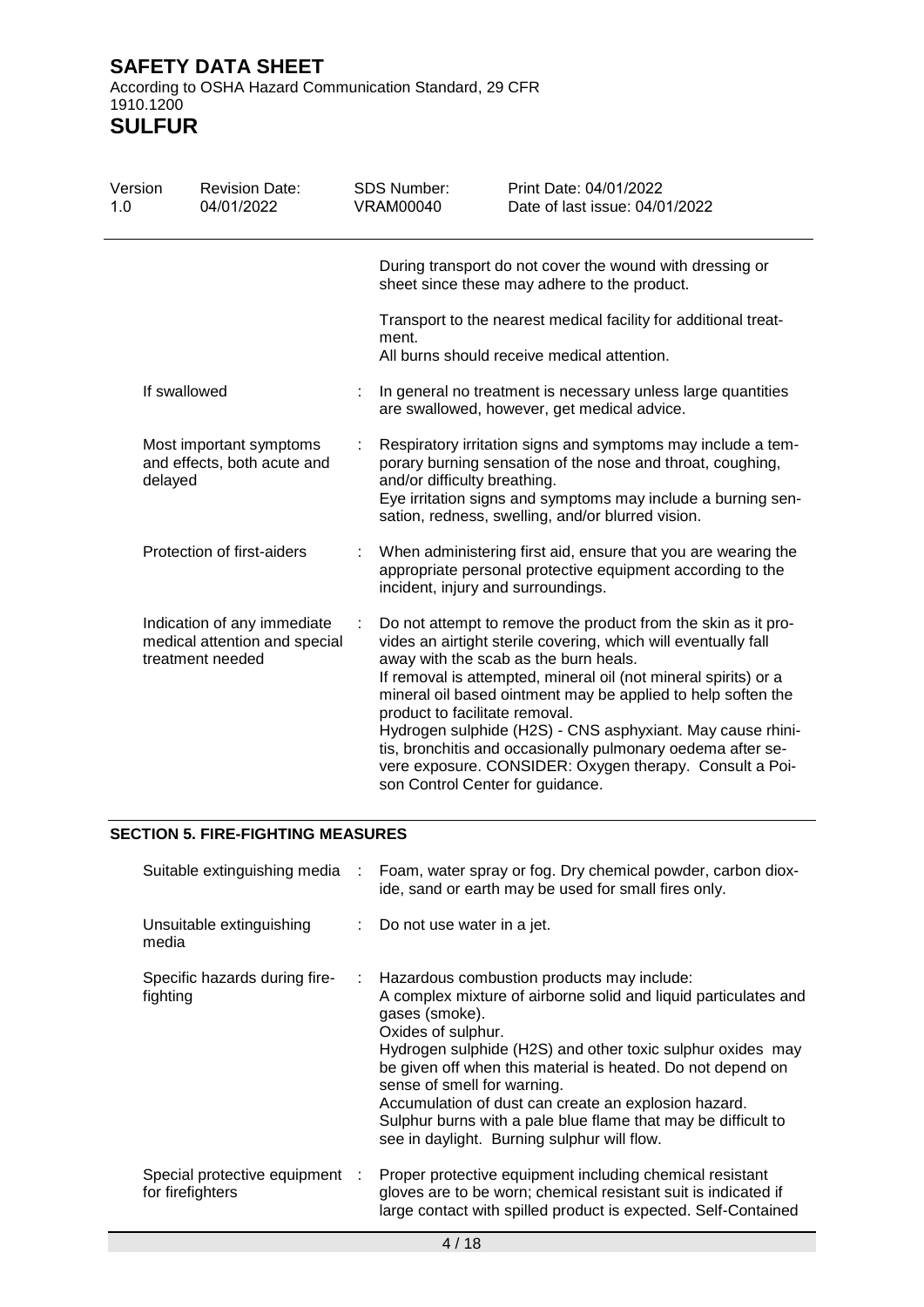**SULFUR**

| Version<br>1.0                                                                  | <b>Revision Date:</b><br>04/01/2022                      |   | <b>SDS Number:</b><br>VRAM00040                 | Print Date: 04/01/2022<br>Date of last issue: 04/01/2022                                                                                                                                                                                                                                                                                                                                 |
|---------------------------------------------------------------------------------|----------------------------------------------------------|---|-------------------------------------------------|------------------------------------------------------------------------------------------------------------------------------------------------------------------------------------------------------------------------------------------------------------------------------------------------------------------------------------------------------------------------------------------|
|                                                                                 |                                                          |   |                                                 | Breathing Apparatus must be worn when approaching a fire in<br>a confined space. Select fire fighter's clothing approved to<br>relevant Standards (e.g. Europe: EN469).                                                                                                                                                                                                                  |
|                                                                                 | <b>SECTION 6. ACCIDENTAL RELEASE MEASURES</b>            |   |                                                 |                                                                                                                                                                                                                                                                                                                                                                                          |
| Personal precautions, protec- :<br>tive equipment and emer-<br>gency procedures |                                                          |   |                                                 | Avoid contact with skin, eyes and clothing.                                                                                                                                                                                                                                                                                                                                              |
| Environmental precautions                                                       |                                                          | ÷ |                                                 | Use appropriate containment to avoid environmental contami-<br>nation. Prevent from spreading or entering drains, ditches or<br>rivers by using sand, earth, or other appropriate barriers.                                                                                                                                                                                              |
|                                                                                 | Methods and materials for<br>containment and cleaning up | t |                                                 | For solids, shovel into a suitable clearly marked container for<br>disposal or reclamation in accordance with local regulations.                                                                                                                                                                                                                                                         |
|                                                                                 |                                                          |   | of this Material Safety Data Sheet.             | Avoid contact with skin, eyes and clothing.<br>Avoid contact with spilled or released material. For guidance<br>on selection of personal protective equipment see Chapter 8<br>Take precautionary measures against static discharges.                                                                                                                                                    |
|                                                                                 | Additional advice                                        |   | cannot be contained.<br>this Safety Data Sheet. | For guidance on selection of personal protective equipment<br>see Chapter 8 of this Safety Data Sheet.<br>Local authorities should be advised if significant spillages<br>For guidance on disposal of spilled material see Chapter 13 of                                                                                                                                                 |
|                                                                                 |                                                          |   | (800) 424-8802.<br>8802.                        | U.S. regulations may require reporting releases of this materi-<br>al to the environment which exceed the reportable quantity<br>(refer to Chapter 15) to the National Response Center at<br>Under Section 311 of the Clean Water Act (CWA) this material<br>is considered an oil. As such, spills into surface waters must<br>be reported to the National Response Center at (800) 424- |

#### **SECTION 7. HANDLING AND STORAGE**

| <b>Technical measures</b> | : Avoid contact with skin, eyes and clothing.                                                                                                                                                                                                                                                                                                                                                             |
|---------------------------|-----------------------------------------------------------------------------------------------------------------------------------------------------------------------------------------------------------------------------------------------------------------------------------------------------------------------------------------------------------------------------------------------------------|
| Advice on safe handling   | Ensure that all local regulations regarding handling and stor-<br>age facilities are followed.<br>Avoid prolonged or repeated contact with skin.<br>Avoid generation or accumulation of dusts as it can generate<br>an explosion hazard<br>Use local exhaust ventilation if there is risk of inhalation of<br>vapours, mists or aerosols.<br>Keep container tightly closed and in a cool, well-ventilated |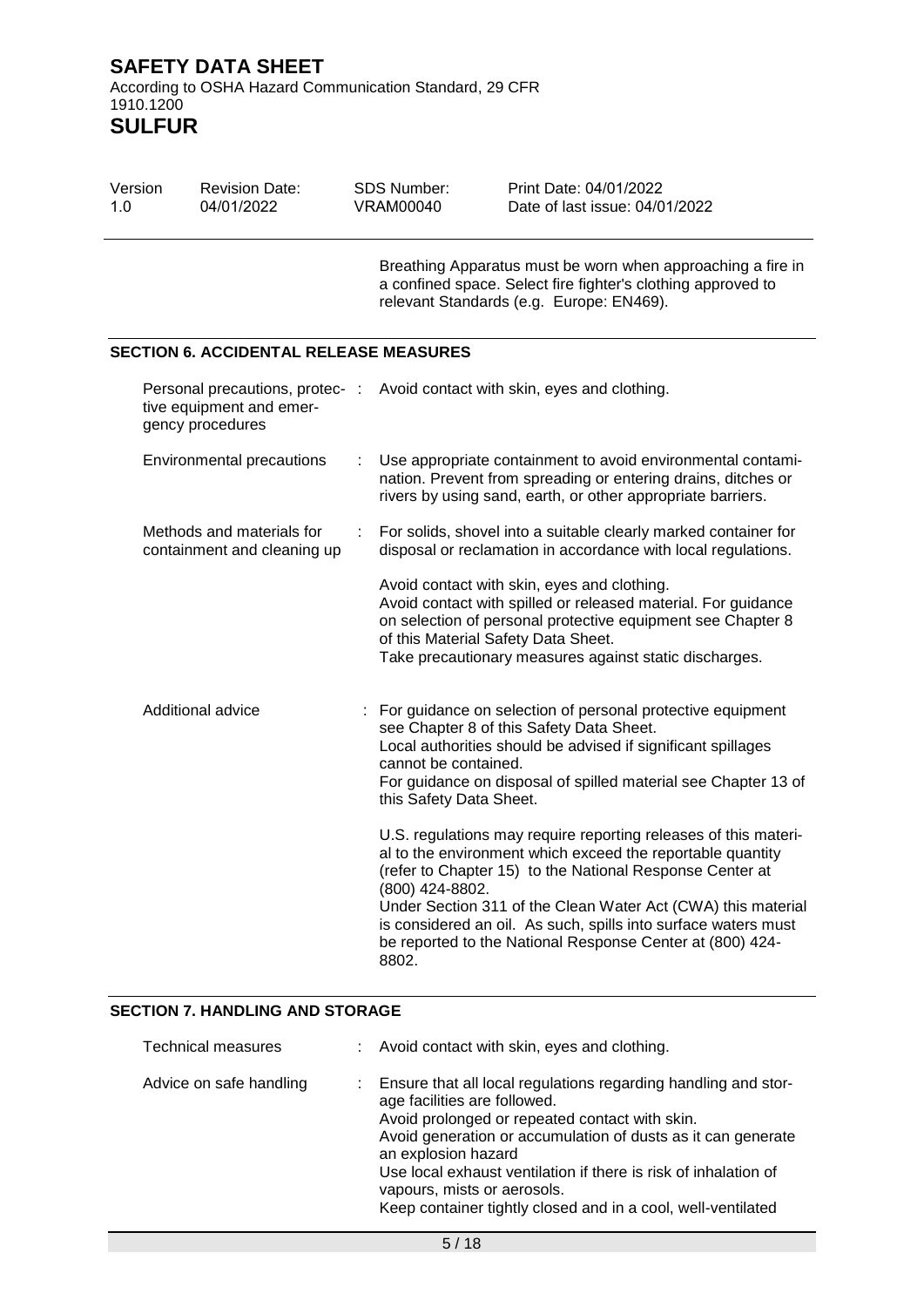According to OSHA Hazard Communication Standard, 29 CFR 1910.1200

**SULFUR**

| Version<br>1.0 | <b>Revision Date:</b><br>04/01/2022           | <b>SDS Number:</b><br><b>VRAM00040</b>                     | Print Date: 04/01/2022<br>Date of last issue: 04/01/2022                                                                                                                                                                                                                                                                                                                                                                                                                                                                                                                                                                                                                                                                                                                                                                                                                                        |
|----------------|-----------------------------------------------|------------------------------------------------------------|-------------------------------------------------------------------------------------------------------------------------------------------------------------------------------------------------------------------------------------------------------------------------------------------------------------------------------------------------------------------------------------------------------------------------------------------------------------------------------------------------------------------------------------------------------------------------------------------------------------------------------------------------------------------------------------------------------------------------------------------------------------------------------------------------------------------------------------------------------------------------------------------------|
|                |                                               | place.<br>tory protection is in use.<br>from loading area. | The inherent toxic and olfactory (sense of smell) fatiguing<br>properties of hydrogen sulphide require that air monitoring<br>alarms be used if concentrations are expected to reach harm-<br>ful levels such as in enclosed spaces, heated transport ves-<br>sels and spill or leak situations. If the air concentration ex-<br>ceeds 10 ppm, the area should be evacuated unless respira-<br>Vapours containing hydrogen sulphide will accumulate during<br>storage or transport and will also be vented during filling of<br>tanks. Stay upwind and away from newly opened hatches and<br>allow to vent thoroughly before handling material. Steam may<br>be used to vent hatches. Keep all sources of ignition away<br>See United States National Fire Protection Association<br>(NFPA) Code 655 for specific information on the crushing,<br>grinding, pulverizing or handling of sulphur. |
|                | Avoidance of contact                          | Strong oxidising agents.                                   |                                                                                                                                                                                                                                                                                                                                                                                                                                                                                                                                                                                                                                                                                                                                                                                                                                                                                                 |
|                | <b>Product Transfer</b>                       | tion of static charges.                                    | Keep containers closed when not in use. Even with proper<br>grounding and bonding, this material can still accumulate an<br>electrostatic charge. If sufficient charge is allowed to accumu-<br>late, electrostatic discharge and ignition of flammable air-<br>vapour mixtures can occur. Even when the product is not itself<br>flammable, such vapours may be present as a result of opera-<br>tions involving a previously handled product, or faulty vapour<br>recovery systems. Be aware of handling operations that may<br>give rise to additional hazards that result from the accumula-                                                                                                                                                                                                                                                                                                |
|                | Further information on stor-<br>age stability | reduce the risk.                                           | Store separately from oxidising agents.<br>Electrostatic discharge may cause fire. Ensure electrical con-<br>tinuity by bonding and grounding (earthing) all equipment to<br>Refer to section 15 for any additional specific legislation cov-<br>ering the packaging and storage of this product.                                                                                                                                                                                                                                                                                                                                                                                                                                                                                                                                                                                               |
|                | <b>Container Advice</b>                       | explosive vapours.                                         | Containers, even those that have been emptied, can contain                                                                                                                                                                                                                                                                                                                                                                                                                                                                                                                                                                                                                                                                                                                                                                                                                                      |
|                | Specific use(s)                               | Not applicable                                             |                                                                                                                                                                                                                                                                                                                                                                                                                                                                                                                                                                                                                                                                                                                                                                                                                                                                                                 |
|                |                                               | on Static Electricity).                                    | See additional references that provide safe handling practices<br>for liquids that are determined to be static accumulators:<br>American Petroleum Institute 2003 (Protection Against Igni-<br>tions Arising out of Static, Lightning and Stray Currents) or<br>National Fire Protection Agency 77 (Recommended Practices<br>IEC/TS 60079-32-1: Electrostatic hazards, guidance                                                                                                                                                                                                                                                                                                                                                                                                                                                                                                                 |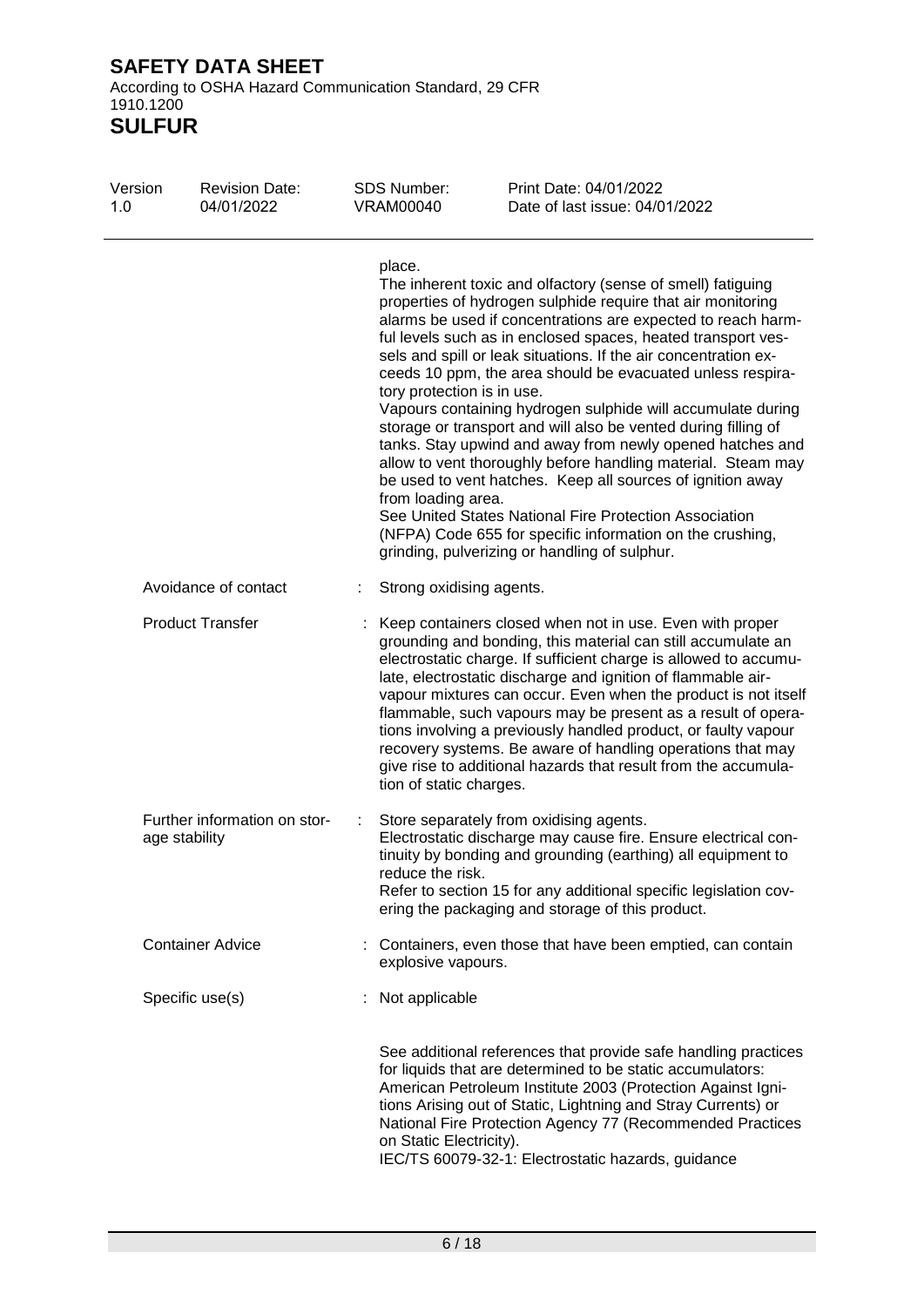| Version | <b>Revision Date:</b> | <b>SDS Number:</b> |
|---------|-----------------------|--------------------|
| 1.0     | 04/01/2022            | VRAM00040          |

Print Date: 04/01/2022 Date of last issue: 04/01/2022

#### **SECTION 8. EXPOSURE CONTROLS AND PERSONAL PROTECTION**

#### **Components with workplace control parameters**

Contains no substances with occupational exposure limit values.

#### **Biological occupational exposure limits**

No biological limit allocated.

#### **Monitoring Methods**

Monitoring of the concentration of substances in the breathing zone of workers or in the general workplace may be required to confirm compliance with an OEL and adequacy of exposure controls. For some substances biological monitoring may also be appropriate.

Validated exposure measurement methods should be applied by a competent person and samples analysed by an accredited laboratory.

Examples of sources of recommended exposure measurement methods are given below or contact the supplier. Further national methods may be available.

National Institute of Occupational Safety and Health (NIOSH), USA: Manual of Analytical Methods http://www.cdc.gov/niosh/

Occupational Safety and Health Administration (OSHA), USA: Sampling and Analytical Methods http://www.osha.gov/

Health and Safety Executive (HSE), UK: Methods for the Determination of Hazardous Substances http://www.hse.gov.uk/

Institut für Arbeitsschutz Deutschen Gesetzlichen Unfallversicherung (IFA) , Germany http://www.dguv.de/inhalt/index.jsp

L'Institut National de Recherche et de Securité, (INRS), France http://www.inrs.fr/accueil

**Engineering measures** : The level of protection and types of controls necessary will vary depending upon potential exposure conditions. Select controls based on a risk assessment of local circumstances. Appropriate measures include: Eye washes and showers for emergency use.

General Information:

Always observe good personal hygiene measures, such as washing hands after handling the material and before eating, drinking, and/or smoking. Routinely wash work clothing and protective equipment to remove contaminants. Discard contaminated clothing and footwear that cannot be cleaned. Practice good housekeeping.

Define procedures for safe handling and maintenance of controls.

Educate and train workers in the hazards and control measures relevant to normal activities associated with this product.

Ensure appropriate selection, testing and maintenance of equipment used to control exposure, e.g. personal protective equipment, local exhaust ventilation.

Drain down system prior to equipment break-in or maintenance.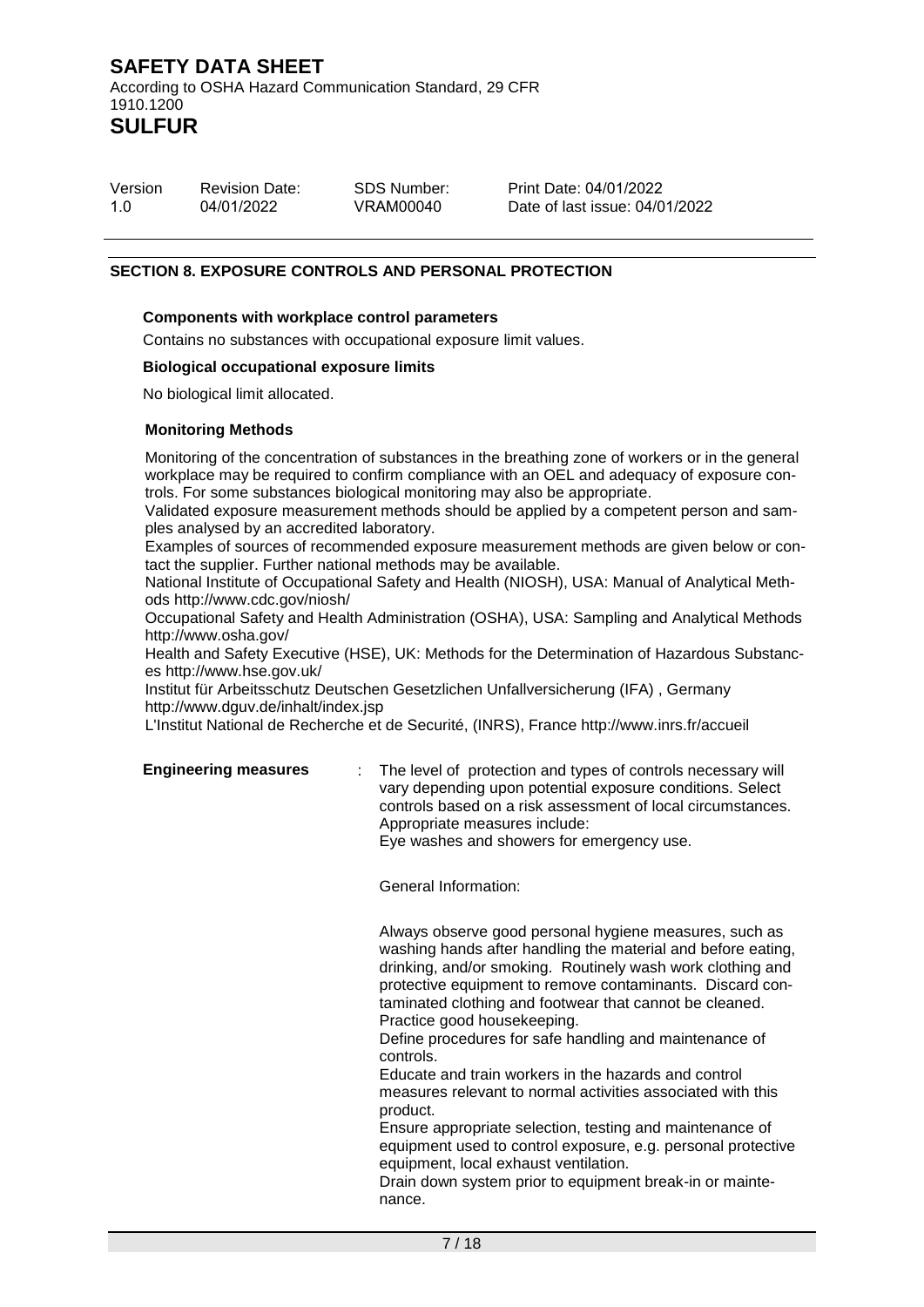**SULFUR**

| Version<br>1.0         | <b>Revision Date:</b><br>04/01/2022 | SDS Number:<br><b>VRAM00040</b>       | Print Date: 04/01/2022<br>Date of last issue: 04/01/2022                                                                                                                                                                                                                                                                                                                                                                                                                                                                                                                                                                                                                                                                                                                                                                                                                                                                                                                                                                                                                                                                                                                                                                                                                                                                                                                                                                                                                                                       |
|------------------------|-------------------------------------|---------------------------------------|----------------------------------------------------------------------------------------------------------------------------------------------------------------------------------------------------------------------------------------------------------------------------------------------------------------------------------------------------------------------------------------------------------------------------------------------------------------------------------------------------------------------------------------------------------------------------------------------------------------------------------------------------------------------------------------------------------------------------------------------------------------------------------------------------------------------------------------------------------------------------------------------------------------------------------------------------------------------------------------------------------------------------------------------------------------------------------------------------------------------------------------------------------------------------------------------------------------------------------------------------------------------------------------------------------------------------------------------------------------------------------------------------------------------------------------------------------------------------------------------------------------|
|                        |                                     | subsequent recycle.                   | Retain drain downs in sealed storage pending disposal or for                                                                                                                                                                                                                                                                                                                                                                                                                                                                                                                                                                                                                                                                                                                                                                                                                                                                                                                                                                                                                                                                                                                                                                                                                                                                                                                                                                                                                                                   |
|                        | Personal protective equipment       |                                       |                                                                                                                                                                                                                                                                                                                                                                                                                                                                                                                                                                                                                                                                                                                                                                                                                                                                                                                                                                                                                                                                                                                                                                                                                                                                                                                                                                                                                                                                                                                |
| Respiratory protection |                                     | conditions of use.<br>es and vapours. | No respiratory protection is ordinarily required under normal<br>In accordance with good industrial hygiene practices, precau-<br>tions should be taken to avoid breathing of material.<br>If air-filtering respirators are suitable for conditions of use:<br>Select a filter suitable for combined particulate/inorganic gas-                                                                                                                                                                                                                                                                                                                                                                                                                                                                                                                                                                                                                                                                                                                                                                                                                                                                                                                                                                                                                                                                                                                                                                                |
|                        |                                     |                                       | In areas where hydrogen sulphide vapours may accumulate,<br>a positive-pressure air-supplied respirator is advised.                                                                                                                                                                                                                                                                                                                                                                                                                                                                                                                                                                                                                                                                                                                                                                                                                                                                                                                                                                                                                                                                                                                                                                                                                                                                                                                                                                                            |
|                        | Hand protection                     |                                       |                                                                                                                                                                                                                                                                                                                                                                                                                                                                                                                                                                                                                                                                                                                                                                                                                                                                                                                                                                                                                                                                                                                                                                                                                                                                                                                                                                                                                                                                                                                |
|                        | Remarks                             |                                       | Where hand contact with the product may occur the use of<br>gloves approved to relevant standards (e.g. Europe: EN374,<br>US: F739) made from the following materials may provide<br>suitable chemical protection. PVC, neoprene or nitrile rubber<br>gloves Suitability and durability of a glove is dependent on<br>usage, e.g. frequency and duration of contact, chemical re-<br>sistance of glove material, dexterity. Always seek advice from<br>glove suppliers. Contaminated gloves should be replaced.<br>Personal hygiene is a key element of effective hand care.<br>Gloves must only be worn on clean hands. After using<br>gloves, hands should be washed and dried thoroughly. Appli-<br>cation of a non-perfumed moisturizer is recommended. For<br>continuous contact we recommend gloves with breakthrough<br>time of more than 240 minutes with preference for > 480<br>minutes where suitable gloves can be identified. For short-<br>term/splash protection we recommend the same, but recog-<br>nize that suitable gloves offering this level of protection may<br>not be available and in this case a lower breakthrough time<br>maybe acceptable so long as appropriate maintenance and<br>replacement regimes are followed. Glove thickness is not a<br>good predictor of glove resistance to a chemical as it is de-<br>pendent on the exact composition of the glove material.<br>Glove thickness should be typically greater than 0.35 mm<br>depending on the glove make and model. |
|                        | Skin and body protection            |                                       | Wear chemical resistant gloves/gauntlets and boots. Where<br>risk of splashing, also wear an apron.                                                                                                                                                                                                                                                                                                                                                                                                                                                                                                                                                                                                                                                                                                                                                                                                                                                                                                                                                                                                                                                                                                                                                                                                                                                                                                                                                                                                            |
|                        | Thermal hazards                     | sense of smell for warning.           | : When handling heated product, wear heat resistant gloves,<br>safety hat with chin strap, face shield (preferably with a chin<br>guard), safety glasses, heat resistant coveralls (with cuffs over<br>gloves and legs over boots), neck protection and heavy duty<br>boots, e.g. leather for heat resistance.<br>Hydrogen sulphide (H2S) and other toxic sulphur oxides may<br>be given off when this material is heated. Do not depend on                                                                                                                                                                                                                                                                                                                                                                                                                                                                                                                                                                                                                                                                                                                                                                                                                                                                                                                                                                                                                                                                    |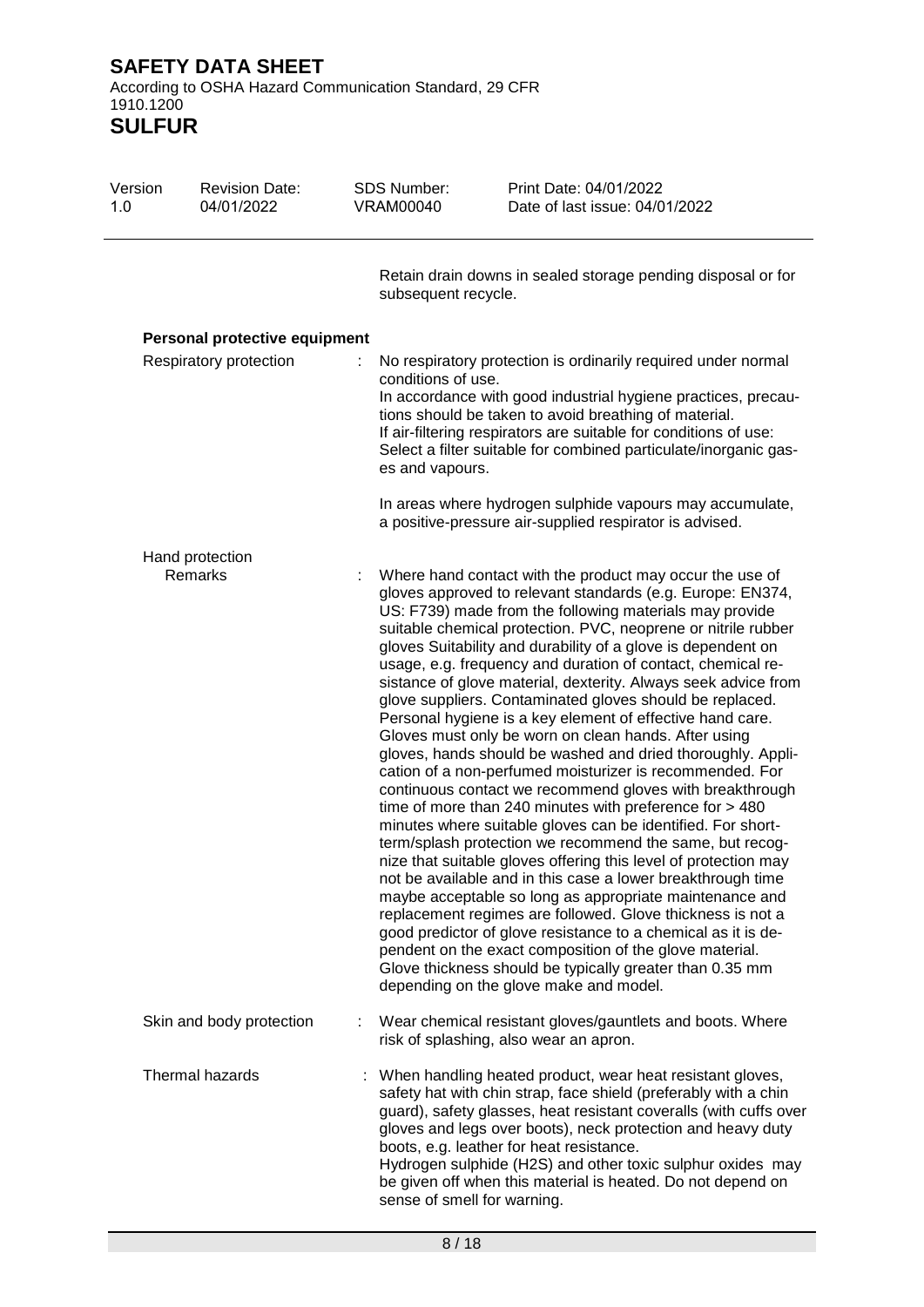| Version<br>1.0 | <b>Revision Date:</b><br>04/01/2022    | <b>SDS Number:</b><br>VRAM00040                 | Print Date: 04/01/2022<br>Date of last issue: 04/01/2022                                                                                                                                                                                                                                                                   |
|----------------|----------------------------------------|-------------------------------------------------|----------------------------------------------------------------------------------------------------------------------------------------------------------------------------------------------------------------------------------------------------------------------------------------------------------------------------|
|                | Hygiene measures                       |                                                 | Please refer to the most recent version of NFPA 655.                                                                                                                                                                                                                                                                       |
|                | <b>Environmental exposure controls</b> |                                                 |                                                                                                                                                                                                                                                                                                                            |
|                | General advice                         | vapour.<br>ronmental legislation.<br>section 6. | : Local guidelines on emission limits for volatile substances<br>must be observed for the discharge of exhaust air containing<br>Minimise release to the environment. An environmental as-<br>sessment must be made to ensure compliance with local envi-<br>Information on accidental release measures are to be found in |

# **SECTION 9. PHYSICAL AND CHEMICAL PROPERTIES**

| Appearance                                          |    | liquid                                 |
|-----------------------------------------------------|----|----------------------------------------|
| Colour                                              |    | yellow                                 |
| Odour                                               |    | Data not available                     |
| <b>Odour Threshold</b>                              |    | Data not available                     |
| рH                                                  | t  | Data not available                     |
| Melting point/freezing point                        |    | Data not available                     |
| Boiling point/boiling range                         | ۰  | 445 °C / 833 °F<br>Method: Unspecified |
| Flash point                                         |    | Data not available                     |
| Evaporation rate                                    | t  | Data not available                     |
| Flammability (solid, gas)                           | t. | Data not available                     |
| Upper explosion limit / upper<br>flammability limit | ÷. | no data available                      |
| Lower explosion limit / Lower<br>flammability limit | t. | Data not available                     |
| Vapour pressure                                     | ÷. | Method: Unspecified<br>Not applicable  |
|                                                     |    | Method: Unspecified<br>Not applicable  |
| Relative vapour density                             | t. | Data not available                     |
| Relative density                                    |    | Data not available                     |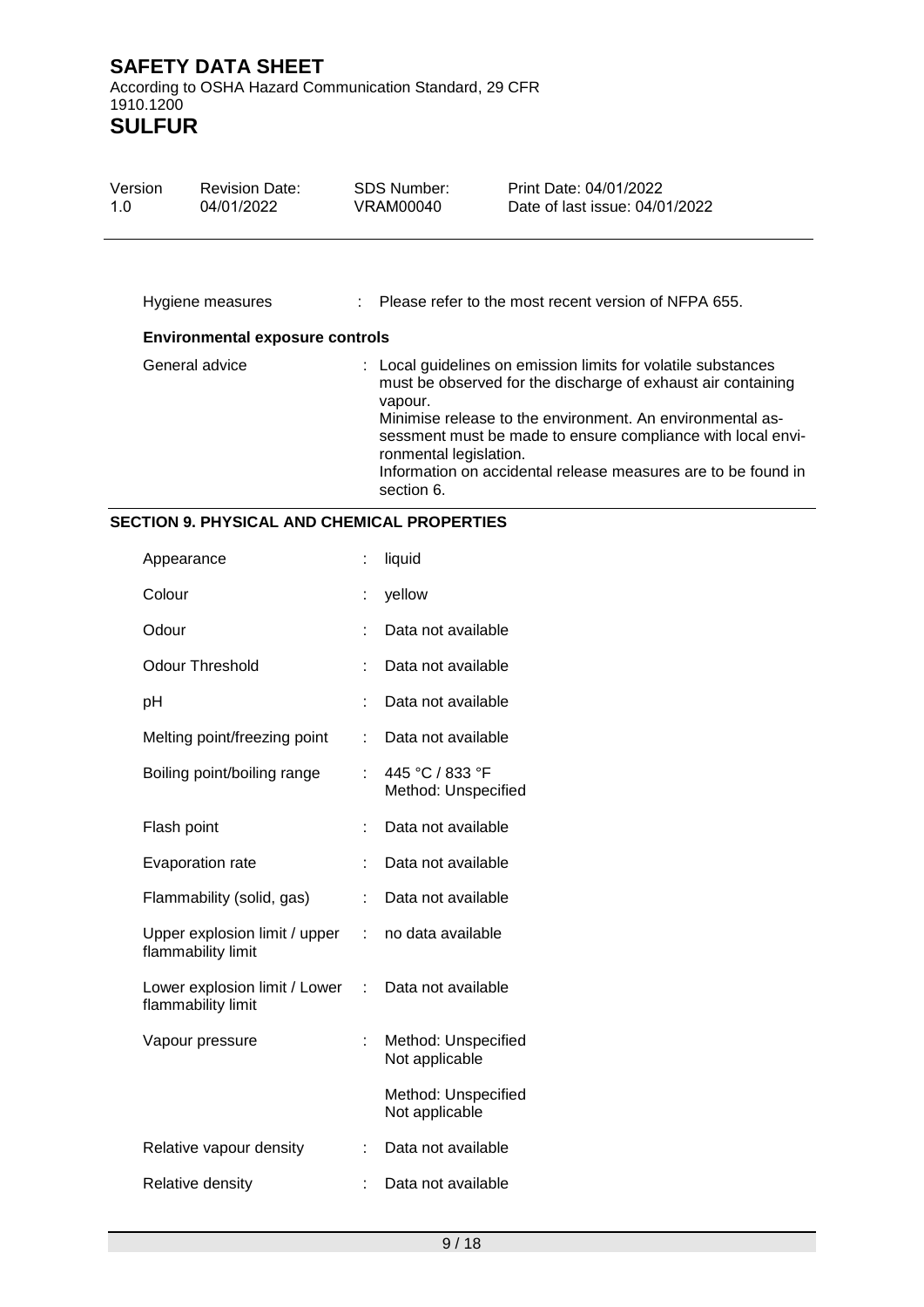According to OSHA Hazard Communication Standard, 29 CFR 1910.1200 **SULFUR**

| Version<br>1.0 |                                            | <b>Revision Date:</b><br>04/01/2022 |    | <b>SDS Number:</b><br><b>VRAM00040</b>             | Print Date: 04/01/2022<br>Date of last issue: 04/01/2022                                                                                                                                                                                                                                                                                                                                                                                                                                                                                  |
|----------------|--------------------------------------------|-------------------------------------|----|----------------------------------------------------|-------------------------------------------------------------------------------------------------------------------------------------------------------------------------------------------------------------------------------------------------------------------------------------------------------------------------------------------------------------------------------------------------------------------------------------------------------------------------------------------------------------------------------------------|
|                | Density                                    |                                     |    | 2,070 kg/m3 (15 °C / 59 °F)<br>Method: Unspecified |                                                                                                                                                                                                                                                                                                                                                                                                                                                                                                                                           |
|                | Solubility(ies)<br>Water solubility        |                                     |    | Data not available                                 |                                                                                                                                                                                                                                                                                                                                                                                                                                                                                                                                           |
|                | Partition coefficient: n-<br>octanol/water |                                     |    | Data not available                                 |                                                                                                                                                                                                                                                                                                                                                                                                                                                                                                                                           |
|                |                                            | Auto-ignition temperature           | ÷. | ca. 230 °C / 446 °F                                |                                                                                                                                                                                                                                                                                                                                                                                                                                                                                                                                           |
|                |                                            | Decomposition temperature           |    | Data not available                                 |                                                                                                                                                                                                                                                                                                                                                                                                                                                                                                                                           |
|                | Viscosity                                  | Viscosity, kinematic                |    | Data not available                                 |                                                                                                                                                                                                                                                                                                                                                                                                                                                                                                                                           |
|                | Oxidizing properties                       |                                     |    | Not applicable                                     |                                                                                                                                                                                                                                                                                                                                                                                                                                                                                                                                           |
|                | Conductivity                               |                                     |    | uid                                                | Low conductivity: $<$ 100 pS/m, The conductivity of this material<br>makes it a static accumulator., A liquid is typically considered<br>nonconductive if its conductivity is below 100 pS/m and is<br>considered semi-conductive if its conductivity is below 10,000<br>pS/m., Whether a liquid is nonconductive or semiconductive,<br>the precautions are the same., A number of factors, for exam-<br>ple liquid temperature, presence of contaminants, and anti-<br>static additives can greatly influence the conductivity of a liq- |

#### **SECTION 10. STABILITY AND REACTIVITY**

| Reactivity                                                   |   | The product does not pose any further reactivity hazards in<br>addition to those listed in the following sub-paragraph. |
|--------------------------------------------------------------|---|-------------------------------------------------------------------------------------------------------------------------|
| Chemical stability                                           |   | No hazardous reaction is expected when handled and stored<br>according to provisions                                    |
| Possibility of hazardous reac- : Data not available<br>tions |   |                                                                                                                         |
| Conditions to avoid                                          |   | : Extremes of temperature and direct sunlight.                                                                          |
|                                                              |   | In certain circumstances product can ignite due to static elec-<br>tricity.                                             |
| Incompatible materials                                       |   | Strong oxidising agents.                                                                                                |
| Hazardous decomposition<br>products                          | ÷ | Hydrogen sulphide.                                                                                                      |

#### **SECTION 11. TOXICOLOGICAL INFORMATION**

: Information given is based on product testing, and/or similar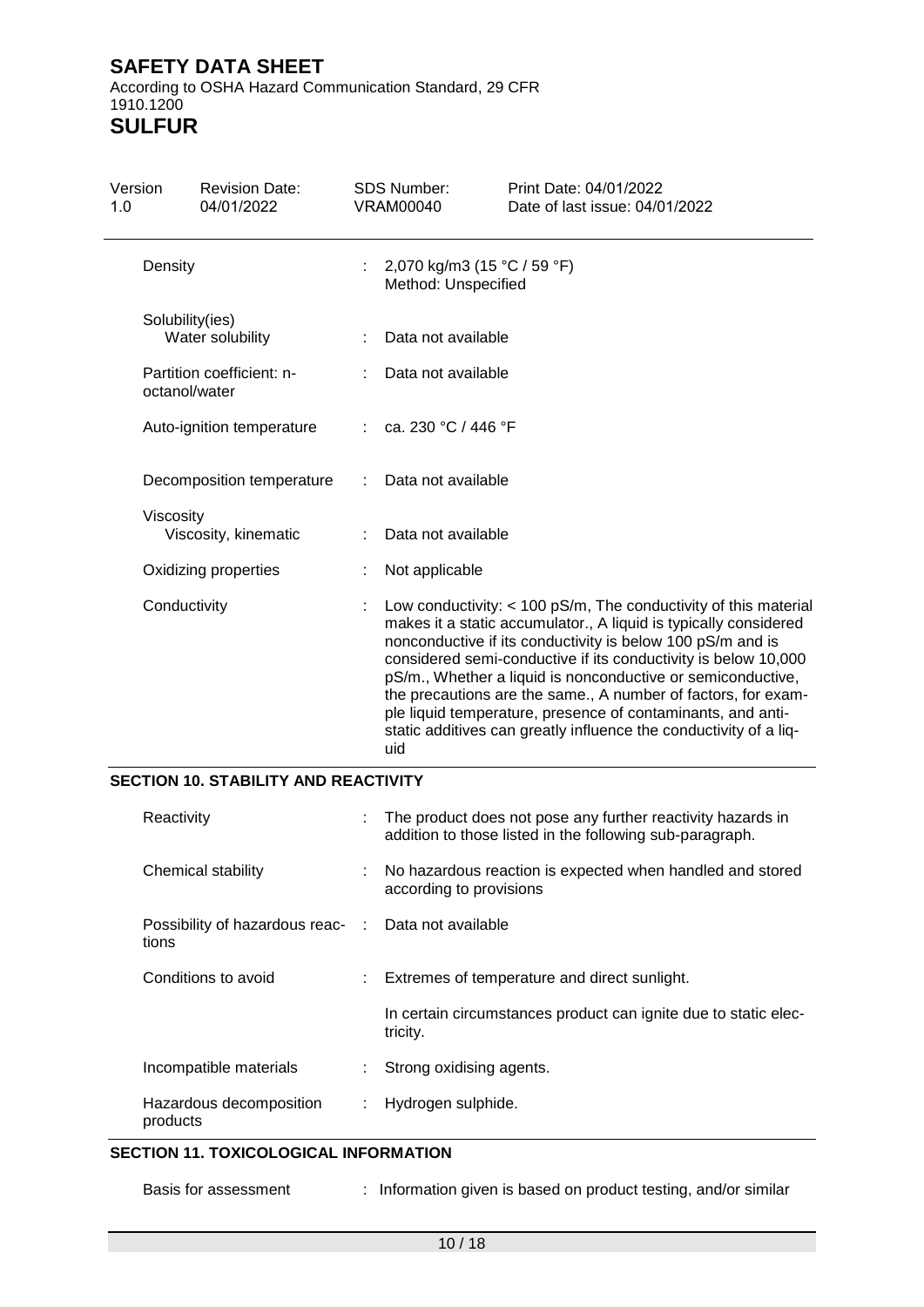| Version | <b>Revision Date:</b> | SDS Number: | Print Date: 04/01/2022         |
|---------|-----------------------|-------------|--------------------------------|
| 1.0     | 04/01/2022            | VRAM00040   | Date of last issue: 04/01/2022 |

products, and/or components.

#### **Information on likely routes of exposure**

Exposure may occur via inhalation, ingestion, skin absorption, skin or eye contact, and accidental ingestion.

#### **Acute toxicity**

#### **Product:**

| Acute oral toxicity       | : LD50 (Rat): $> 5,000$ mg/kg<br>Remarks: Low toxicity:<br>Based on available data, the classification criteria are not met. |
|---------------------------|------------------------------------------------------------------------------------------------------------------------------|
| Acute inhalation toxicity | : Remarks: Low toxicity if inhaled.<br>Based on available data, the classification criteria are not met.                     |
| Acute dermal toxicity     | : LD50 (Rat): $> 5,000$ mg/kg<br>Remarks: Low toxicity:<br>Based on available data, the classification criteria are not met. |

#### **Skin corrosion/irritation**

#### **Product:**

Remarks: Causes skin irritation., Contact with hot material can cause thermal burns which may result in permanent skin damage.

#### **Serious eye damage/eye irritation**

#### **Product:**

Remarks: Hot product may cause severe eye burns and/or blindness., Not irritating to eye.

#### **Respiratory or skin sensitisation**

#### **Product:**

Test Type: Respiratory sensitisation Remarks: Not a sensitiser. Based on available data, the classification criteria are not met.

Test Type: Skin sensitisation Remarks: Not a skin sensitiser. Based on available data, the classification criteria are not met.

#### **Germ cell mutagenicity**

#### **Product:**

: Remarks: Non mutagenic, Based on available data, the classification criteria are not met.

#### **Carcinogenicity**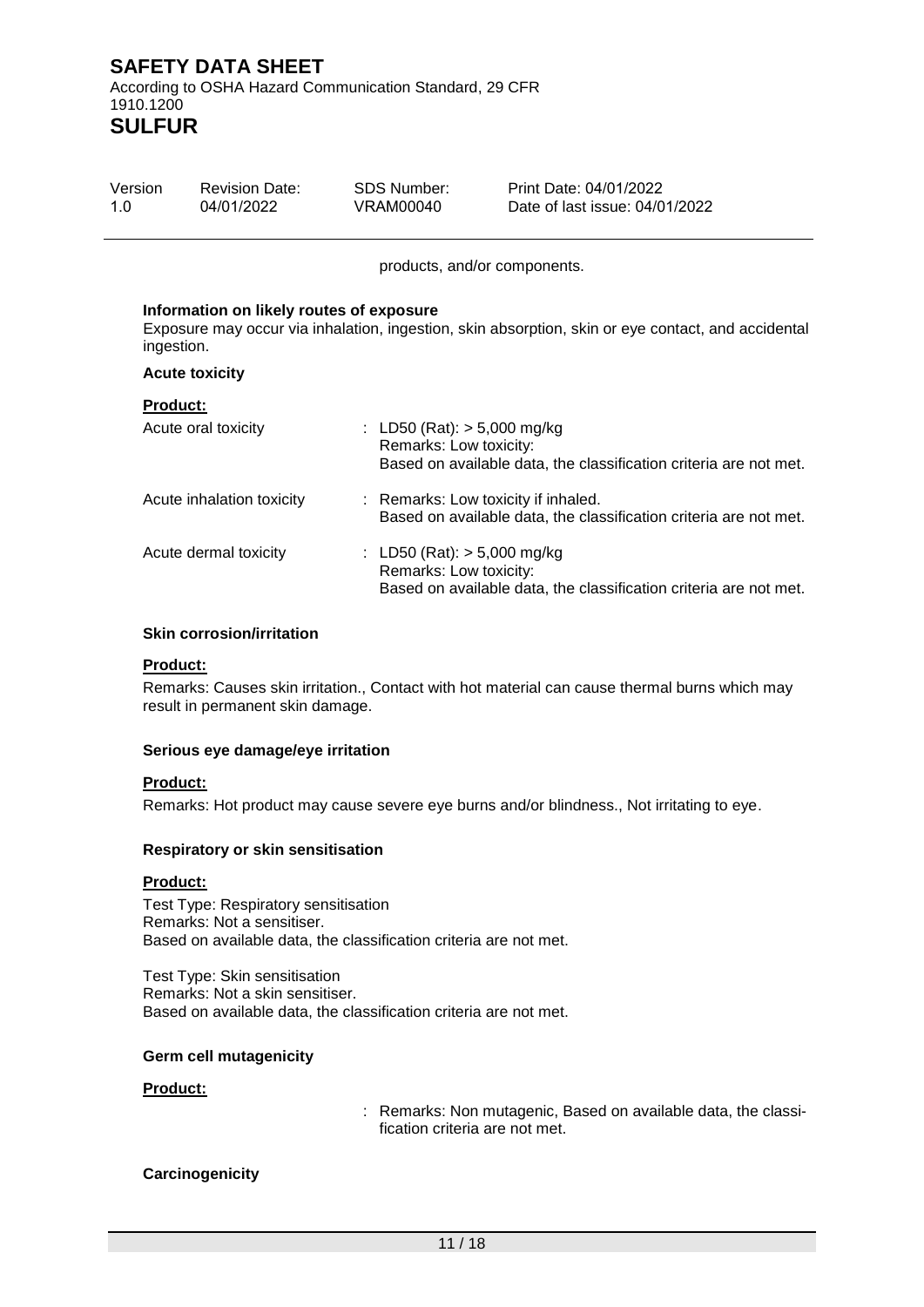**SULFUR**

| Version<br>1.0  | <b>Revision Date:</b><br>04/01/2022 | SDS Number:<br>VRAM00040  | Print Date: 04/01/2022<br>Date of last issue: 04/01/2022                                                                           |
|-----------------|-------------------------------------|---------------------------|------------------------------------------------------------------------------------------------------------------------------------|
| <b>Product:</b> |                                     |                           |                                                                                                                                    |
|                 |                                     |                           | Remarks: Not a carcinogen., Based on available data, the classification criteria are not met.                                      |
| <b>IARC</b>     |                                     | human carcinogen by IARC. | No component of this product present at levels greater than or<br>equal to 0.1% is identified as probable, possible or confirmed   |
| <b>OSHA</b>     |                                     |                           | No component of this product present at levels greater than or<br>equal to 0.1% is on OSHA's list of regulated carcinogens.        |
| <b>NTP</b>      |                                     | by NTP.                   | No component of this product present at levels greater than or<br>equal to 0.1% is identified as a known or anticipated carcinogen |
|                 | <b>Reproductive toxicity</b>        |                           |                                                                                                                                    |
| Product:        |                                     |                           |                                                                                                                                    |
|                 |                                     | fertility.                | Remarks: Not a developmental toxicant., Based on available<br>data, the classification criteria are not met., Does not impair      |

#### **STOT - single exposure**

#### **Product:**

Remarks: Inhalation of vapours or mists cause irritation to the respiratory system. (Hydrogen Sulfide)

#### **STOT - repeated exposure**

#### **Product:**

Remarks: Based on available data, the classification criteria are not met.

#### **Aspiration toxicity**

#### **Product:**

Not an aspiration hazard.

#### **Further information**

#### **Product:**

Remarks: H2S has a broad range of effects dependent on the airborne concentration and length of exposure: 0.02 ppm odour threshold, smell of rotten eggs; 10 ppm eye and respiratory tract irritation; 100 ppm coughing, headache, dizziness, nausea, eye irritation, loss of sense of smell in minutes; 200 ppm potential for pulmonary oedema after >20-30 minutes; 500 ppm loss of consciousness after short exposures, potential for respiratory arrest; >1000ppm immediate loss of consciousness, may lead rapidly to death, prompt cardiopulmonary resuscitation may be required. Do not depend on sense of smell for warning. H2S causes rapid olfactory fatigue (deadens sense of smell). There is no evidence that H2S will accumulate in the body tissue after re-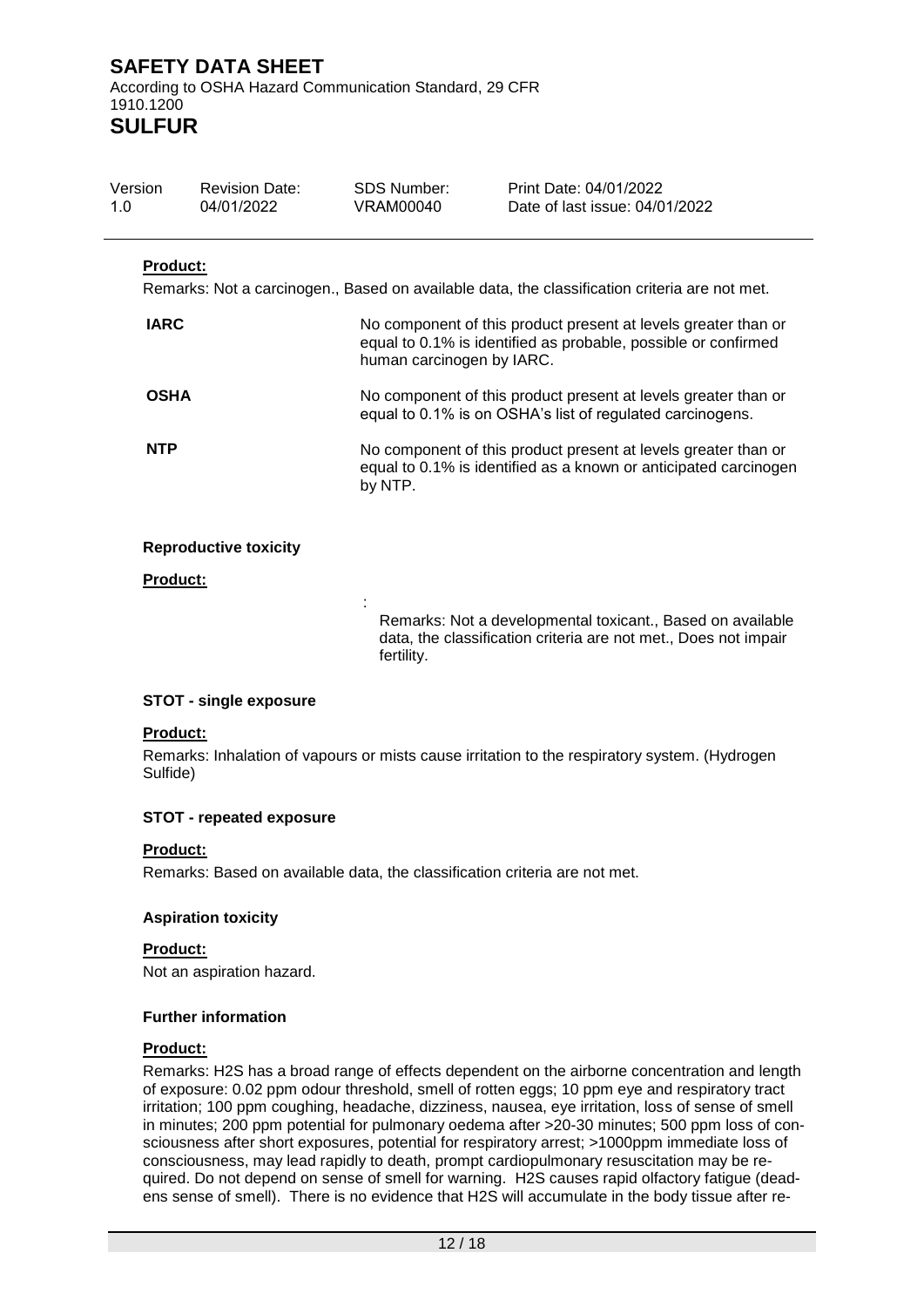| Version | <b>Revision Date:</b> | SDS Number: | Print Date: 04/01/2022         |
|---------|-----------------------|-------------|--------------------------------|
| 1.0     | 04/01/2022            | VRAM00040   | Date of last issue: 04/01/2022 |

#### peated exposure.

Remarks: Classifications by other authorities under varying regulatory frameworks may exist.

# **SECTION 12. ECOLOGICAL INFORMATION**

| Basis for assessment                                                             |   | Information given is based on product testing, and/or similar<br>products, and/or components. |
|----------------------------------------------------------------------------------|---|-----------------------------------------------------------------------------------------------|
| <b>Ecotoxicity</b>                                                               |   |                                                                                               |
| <b>Product:</b><br>Toxicity to fish (Acute toxici-<br>ty)                        |   | Remarks: No toxicity at the limit of solubility                                               |
| Toxicity to daphnia and other<br>aquatic invertebrates (Acute<br>toxicity)       |   | Remarks: No toxicity at the limit of solubility                                               |
| Toxicity to algae (Acute tox-<br>icity)                                          |   | Remarks: No toxicity at the limit of solubility                                               |
| Toxicity to fish (Chronic tox-<br>icity)                                         | ÷ | Remarks: No toxicity at the limit of solubility                                               |
| Toxicity to daphnia and other :<br>aquatic invertebrates (Chron-<br>ic toxicity) |   | Remarks: No toxicity at the limit of solubility                                               |
| Toxicity to microorganisms<br>(Acute toxicity)                                   | ÷ | Remarks: No toxicity at the limit of solubility                                               |
| <b>Persistence and degradability</b>                                             |   |                                                                                               |
| Product:<br>Biodegradability                                                     | ÷ | Remarks: Not applicable                                                                       |
| <b>Bioaccumulative potential</b>                                                 |   |                                                                                               |
| <b>Product:</b><br>Bioaccumulation                                               |   | Remarks: Does not have the potential to bioaccumulate signif-<br>icantly.                     |
| <b>Mobility in soil</b>                                                          |   |                                                                                               |
| Product:<br><b>Mobility</b>                                                      |   | Remarks: Adsorbs to soil and has low mobility<br>Sinks in water.                              |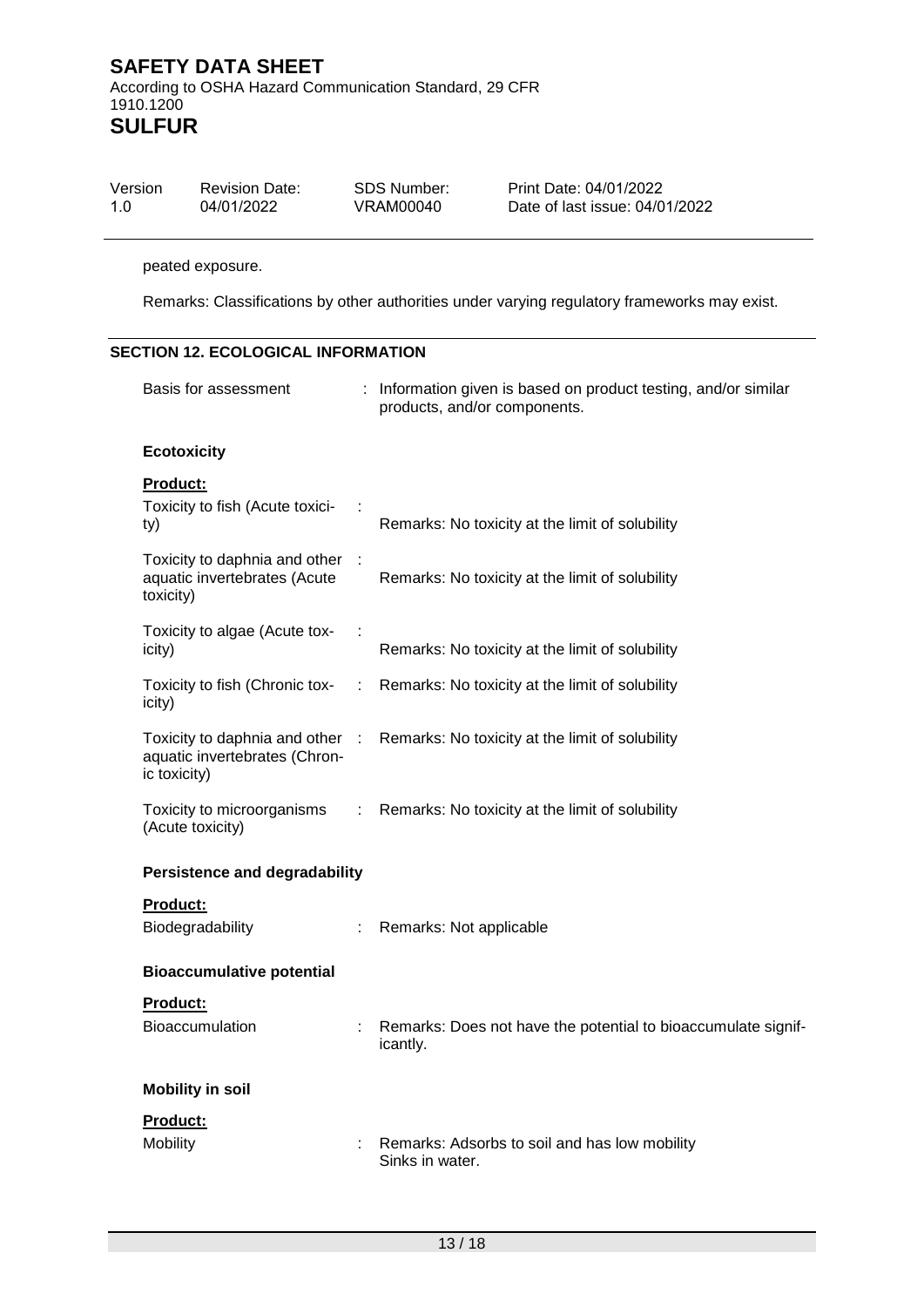**SULFUR**

| Version<br>1.0 | <b>Revision Date:</b><br>04/01/2022               | <b>SDS Number:</b><br>VRAM00040   | Print Date: 04/01/2022<br>Date of last issue: 04/01/2022                                                                                                                                                                                            |
|----------------|---------------------------------------------------|-----------------------------------|-----------------------------------------------------------------------------------------------------------------------------------------------------------------------------------------------------------------------------------------------------|
|                | <b>Other adverse effects</b><br>no data available |                                   |                                                                                                                                                                                                                                                     |
|                | <b>SECTION 13. DISPOSAL CONSIDERATIONS</b>        |                                   |                                                                                                                                                                                                                                                     |
|                | <b>Disposal methods</b>                           |                                   |                                                                                                                                                                                                                                                     |
|                | Waste from residues                               | : Recover or recycle if possible. | It is the responsibility of the waste generator to determine the<br>toxicity and physical properties of the material generated to<br>determine the proper waste classification and disposal meth-<br>ods in compliance with applicable regulations. |

|                        | Do not dispose into the environment, in drains or in water<br>courses                                                                                                                                                                                                      |
|------------------------|----------------------------------------------------------------------------------------------------------------------------------------------------------------------------------------------------------------------------------------------------------------------------|
| Contaminated packaging | Dispose in accordance with prevailing regulations, preferably<br>to a recognized collector or contractor. The competence of<br>the collector or contractor should be established beforehand.<br>Do not pollute the soil, water or environment with the waste<br>container. |

#### **SECTION 14. TRANSPORT INFORMATION**

#### **National Regulations**

# **US Department of Transportation Classification (49 CFR Parts 171-180)**

| UN/ID/NA number      | : UN 2448         |
|----------------------|-------------------|
| Proper shipping name | : Sulphur, molten |
| Class                | : 4.1             |
| Packing group        | : III             |
| Labels               | : 4.1             |
| <b>ERG Code</b>      | : 133             |
| Marine pollutant     | no                |
|                      |                   |

#### **International Regulations**

| <b>IMDG-Code</b><br>UN number | : UN 2448                 |
|-------------------------------|---------------------------|
| Proper shipping name          | : SULPHUR, MOLTEN         |
| Class<br>Packing group        | $\therefore$ 4.1<br>: III |
| Labels                        | : 4.1                     |
| Marine pollutant              | no                        |

#### **Transport in bulk according to Annex II of MARPOL 73/78 and the IBC Code**

| Pollution category  | : Not applicable |
|---------------------|------------------|
| Ship type           | : Not applicable |
| Product name        | : Not applicable |
| Special precautions | : Not applicable |

#### **Special precautions for user**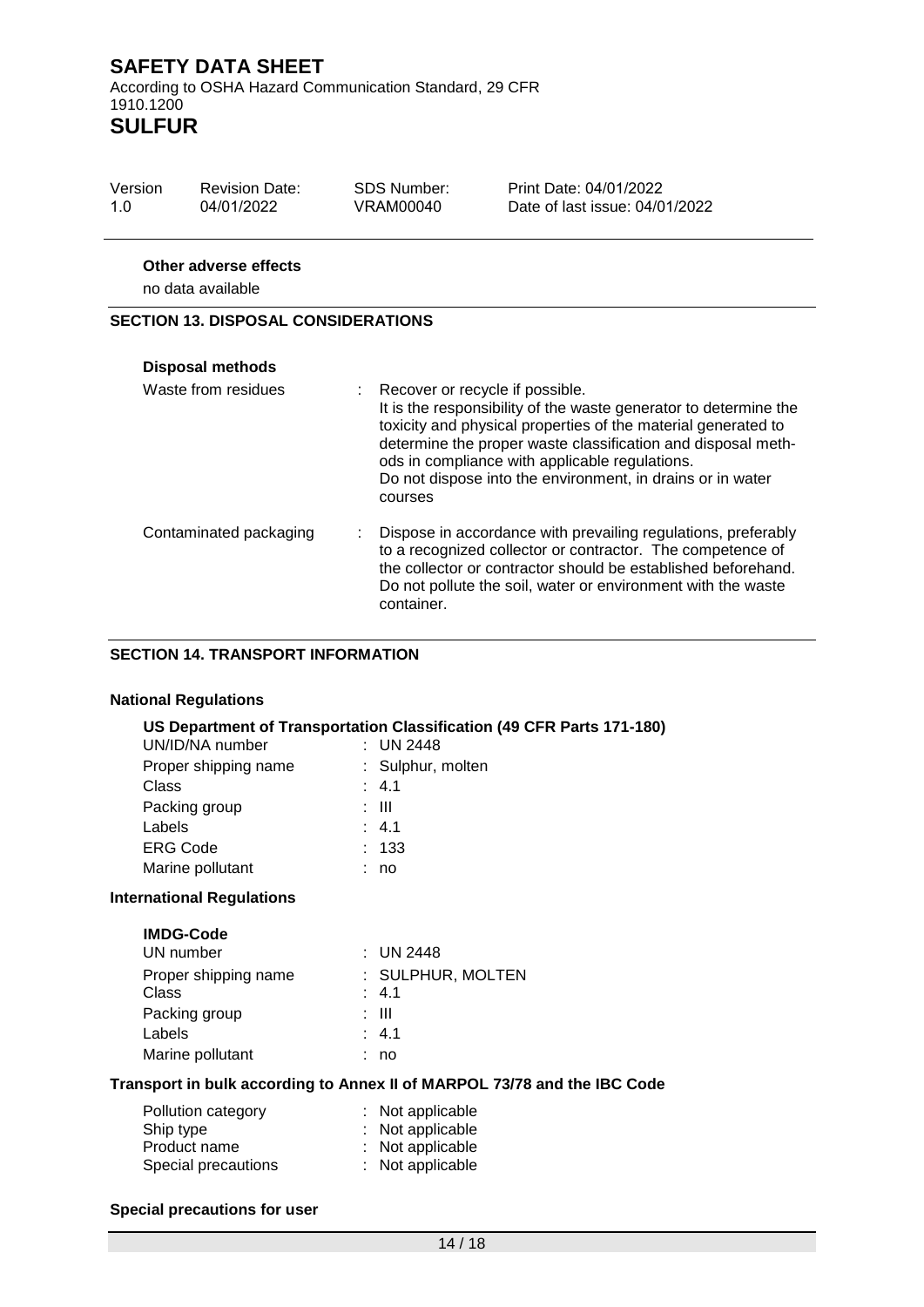# **California List of Hazardous Substances**

### **Other regulations:**

The regulatory information is not intended to be comprehensive. Other regulations may apply to this material.

## **The components of this product are reported in the following inventories:**

| EINECS/ELINCS/EC | : All components listed. |
|------------------|--------------------------|
| DSL              | : All components listed. |
| TSCA             | : All components listed. |

**Clean Water Act**

Version 1.0

> This product does not contain any Hazardous Chemicals listed under the U.S. CleanWater Act, Section 311, Table 117.3.

# **US State Regulations**

**Pennsylvania Right To Know**

Sulphur 7704-34-9 **California Prop. 65**

This product does not contain any chemicals known to State of California to cause cancer, birth defects, or any other reproductive harm.

#### **SARA 313** : This material does not contain any chemical components with known CAS numbers that exceed the threshold (De Minimis)

**SARA 304 Extremely Hazardous Substances Reportable Quantity**

**EPCRA - Emergency Planning and Community Right-to-Know Act** \*: This material does not contain any components with a CERCLA RQ.

# This material does not contain any components with a section 304 EHS RQ.

craft.

SDS Number: VRAM00040

|                      | <b>SARA 302 Extremely Hazardous Substances Threshold Planning Quantity</b> |
|----------------------|----------------------------------------------------------------------------|
|                      | This material does not contain any components with a section 302 EHS TPQ.  |
| SARA 311/312 Hazards | : Skin corrosion or irritation                                             |
|                      |                                                                            |

**SECTION 15. REGULATORY INFORMATION**

**Additional Information :** IATA - Forbidden for transport on passenger and cargo air-

Remarks : Special Precautions: Refer to Chapter 7, Handling & Storage,

Print Date: 04/01/2022 Date of last issue: 04/01/2022

for special precautions which a user needs to be aware of or

reporting levels established by SARA Title III, Section 313.

needs to comply with in connection with transport.

#### **SAFETY DATA SHEET** According to OSHA Hazard Communication Standard, 29 CFR 1910.1200 **SULFUR**

Revision Date: 04/01/2022

Sulphur 7704-34-9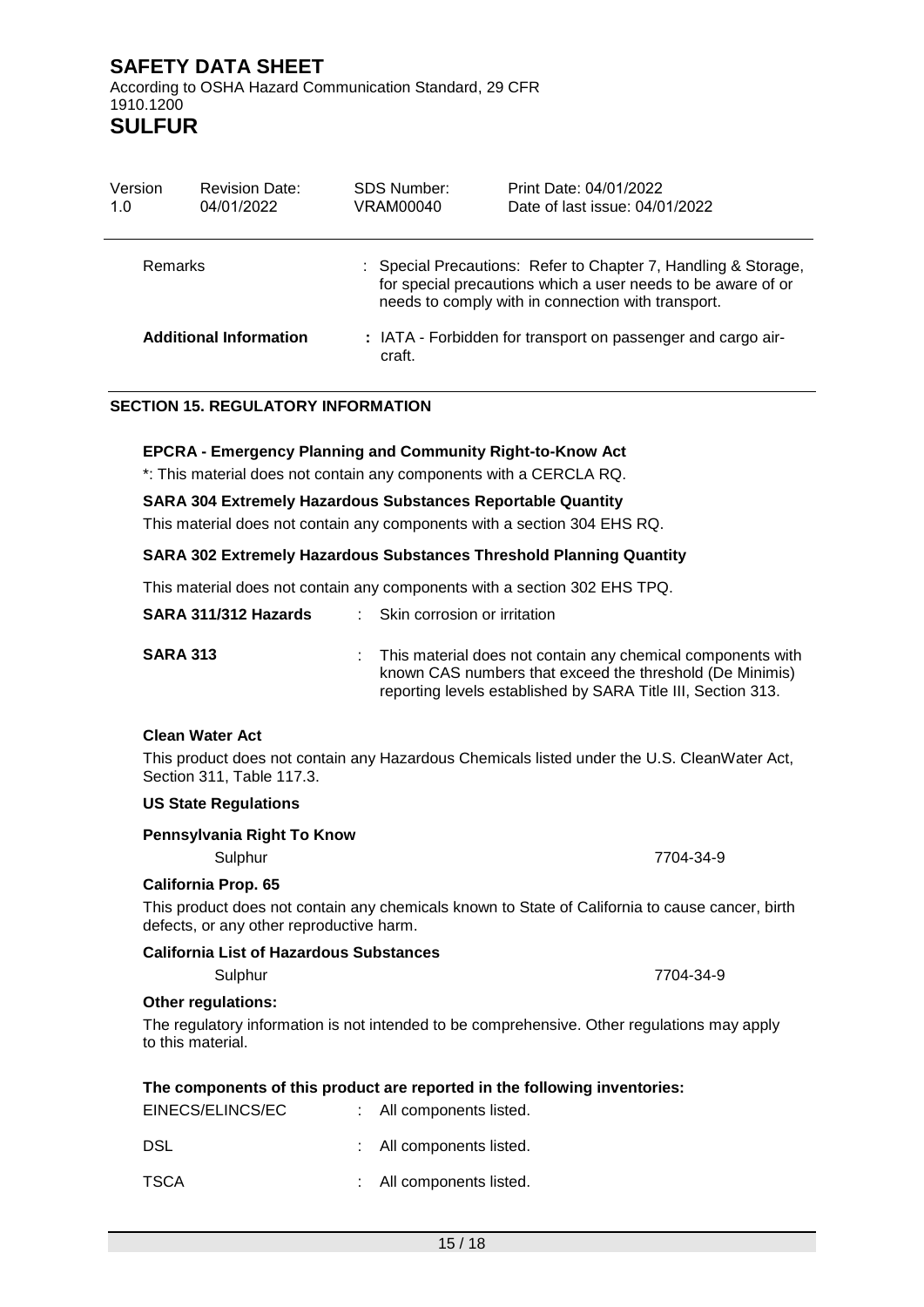**SULFUR**

| Version<br>1.0 | <b>Revision Date:</b><br>04/01/2022 | SDS Number:<br>VRAM00040     | Print Date: 04/01/2022<br>Date of last issue: 04/01/2022 |
|----------------|-------------------------------------|------------------------------|----------------------------------------------------------|
| AIIC.          |                                     | All components listed.<br>÷. |                                                          |
| <b>PICCS</b>   |                                     | ÷.                           | All components listed or polymer exempt.                 |

# **SECTION 16. OTHER INFORMATION**

#### **Further information**

NFPA Rating (Health, Fire, Reac-1, 1, 0 tivity)

#### **Full text of other abbreviations**

| ACGIH / TWA<br><b>ACGIH / STEL</b><br><b>OSHA CARC / PEL</b><br>Abbreviations and Acronyms | $\ddot{\phantom{a}}$ | 8-hour, time-weighted average<br>Short-term exposure limit<br>Permissible exposure limit (PEL)<br>The standard abbreviations and acronyms used in this docu-<br>ment can be looked up in reference literature (e.g. scientific<br>dictionaries) and/or websites.                                                                                                                                                                                                                                                                                                                                                                                                                                                                                                                                                                                                                                                                                                                                                                                                                                                                                                                                                                                                                                                                                      |
|--------------------------------------------------------------------------------------------|----------------------|-------------------------------------------------------------------------------------------------------------------------------------------------------------------------------------------------------------------------------------------------------------------------------------------------------------------------------------------------------------------------------------------------------------------------------------------------------------------------------------------------------------------------------------------------------------------------------------------------------------------------------------------------------------------------------------------------------------------------------------------------------------------------------------------------------------------------------------------------------------------------------------------------------------------------------------------------------------------------------------------------------------------------------------------------------------------------------------------------------------------------------------------------------------------------------------------------------------------------------------------------------------------------------------------------------------------------------------------------------|
|                                                                                            |                      | ACGIH = American Conference of Governmental Industrial<br>Hygienists<br>ADR = European Agreement concerning the International<br>Carriage of Dangerous Goods by Road<br>AICS = Australian Inventory of Chemical Substances<br>ASTM = American Society for Testing and Materials<br>BEL = Biological exposure limits<br>BTEX = Benzene, Toluene, Ethylbenzene, Xylenes<br>CAS = Chemical Abstracts Service<br>CEFIC = European Chemical Industry Council<br>CLP = Classification Packaging and Labelling<br>COC = Cleveland Open-Cup<br>DIN = Deutsches Institut fur Normung<br>DMEL = Derived Minimal Effect Level<br>DNEL = Derived No Effect Level<br>DSL = Canada Domestic Substance List<br>$EC = European Commission$<br>EC50 = Effective Concentration fifty<br>ECETOC = European Center on Ecotoxicology and Toxicolo-<br>gy Of Chemicals<br>ECHA = European Chemicals Agency<br>EINECS = The European Inventory of Existing Commercial<br><b>Chemical Substances</b><br>EL50 = Effective Loading fifty<br>ENCS = Japanese Existing and New Chemical Substances<br>Inventory<br>EWC = European Waste Code<br>GHS = Globally Harmonised System of Classification and<br>Labelling of Chemicals<br>IARC = International Agency for Research on Cancer<br>IATA = International Air Transport Association<br>IC50 = Inhibitory Concentration fifty |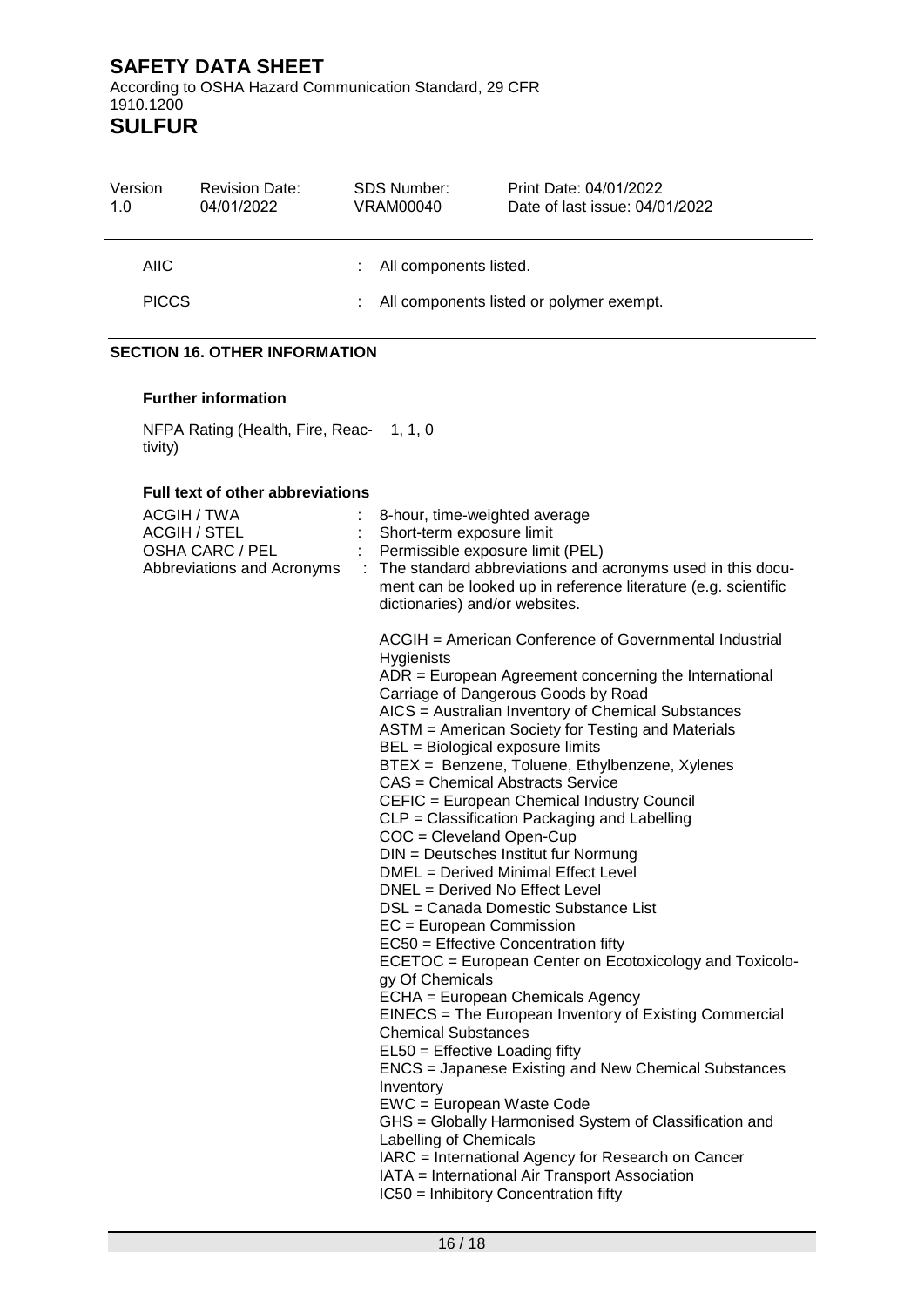According to OSHA Hazard Communication Standard, 29 CFR 1910.1200

**SULFUR**

| Version<br>1.0 | <b>Revision Date:</b><br>04/01/2022                                                                                           | SDS Number:<br><b>VRAM00040</b> | Print Date: 04/01/2022<br>Date of last issue: 04/01/2022                                                                                                                                                                                                                                                                                                                                                                                                                                                                                                                                                                                                                                                                                                                                                                                                                                                                                                                                                                                                                                                                                                                                                                                                                                                                                                                            |  |
|----------------|-------------------------------------------------------------------------------------------------------------------------------|---------------------------------|-------------------------------------------------------------------------------------------------------------------------------------------------------------------------------------------------------------------------------------------------------------------------------------------------------------------------------------------------------------------------------------------------------------------------------------------------------------------------------------------------------------------------------------------------------------------------------------------------------------------------------------------------------------------------------------------------------------------------------------------------------------------------------------------------------------------------------------------------------------------------------------------------------------------------------------------------------------------------------------------------------------------------------------------------------------------------------------------------------------------------------------------------------------------------------------------------------------------------------------------------------------------------------------------------------------------------------------------------------------------------------------|--|
|                | definition of a hazardous chemical when evaluated according to the OSHA Hazard Communica-<br>tion Standard, 29 CFR 1910.1200. | <b>Substances</b><br>Chemicals  | IL50 = Inhibitory Level fifty<br><b>IMDG</b> = International Maritime Dangerous Goods<br>INV = Chinese Chemicals Inventory<br>$IP346$ = Institute of Petroleum test method $N^{\circ}$ 346 for the<br>determination of polycyclic aromatics DMSO-extractables<br>KECI = Korea Existing Chemicals Inventory<br>LC50 = Lethal Concentration fifty<br>$LD50 = Lethal Does fifty per cent.$<br>LL/EL/IL = Lethal Loading/Effective Loading/Inhibitory loading<br>$LL50 = Lethal$ Loading fifty<br>MARPOL = International Convention for the Prevention of<br><b>Pollution From Ships</b><br>NOEC/NOEL = No Observed Effect Concentration / No Ob-<br>served Effect Level<br>OE_HPV = Occupational Exposure - High Production Volume<br>PBT = Persistent, Bioaccumulative and Toxic<br>PICCS = Philippine Inventory of Chemicals and Chemical<br><b>PNEC</b> = Predicted No Effect Concentration<br><b>REACH</b> = Registration Evaluation And Authorisation Of<br>RID = Regulations Relating to International Carriage of Dan-<br>gerous Goods by Rail<br>SKIN_DES = Skin Designation<br>STEL = Short term exposure limit<br>TRA = Targeted Risk Assessment<br>TSCA = US Toxic Substances Control Act<br>TWA = Time-Weighted Average<br>vPvB = very Persistent and very Bioaccumulative<br>Under normal conditions of use or in a foreseeable emergency, this product does not meet the |  |
|                |                                                                                                                               |                                 | A vertical bar ( ) in the left margin indicates an amendment from the previous version.<br>Due to a change in detail in Section 15, this document has been released as a significant change.                                                                                                                                                                                                                                                                                                                                                                                                                                                                                                                                                                                                                                                                                                                                                                                                                                                                                                                                                                                                                                                                                                                                                                                        |  |
| Sheet          | Sources of key data used to<br>compile the Safety Data                                                                        | $\sim$                          | The quoted data are from, but not limited to, one or more<br>sources of information (e.g. toxicological data from Vertex<br>HSSE, material suppliers' data, CONCAWE, EU IUCLID<br>date base, EC 1272 regulation, etc).                                                                                                                                                                                                                                                                                                                                                                                                                                                                                                                                                                                                                                                                                                                                                                                                                                                                                                                                                                                                                                                                                                                                                              |  |
|                | <b>Revision Date</b>                                                                                                          | 04/01/2022                      | The information provided in this Safety Data Sheet is correct to the best of our knowledge, infor-                                                                                                                                                                                                                                                                                                                                                                                                                                                                                                                                                                                                                                                                                                                                                                                                                                                                                                                                                                                                                                                                                                                                                                                                                                                                                  |  |

mation and belief at the date of its publication. The information given is designed only as a guidance for safe handling, use, processing, storage, transportation, disposal and release and is not